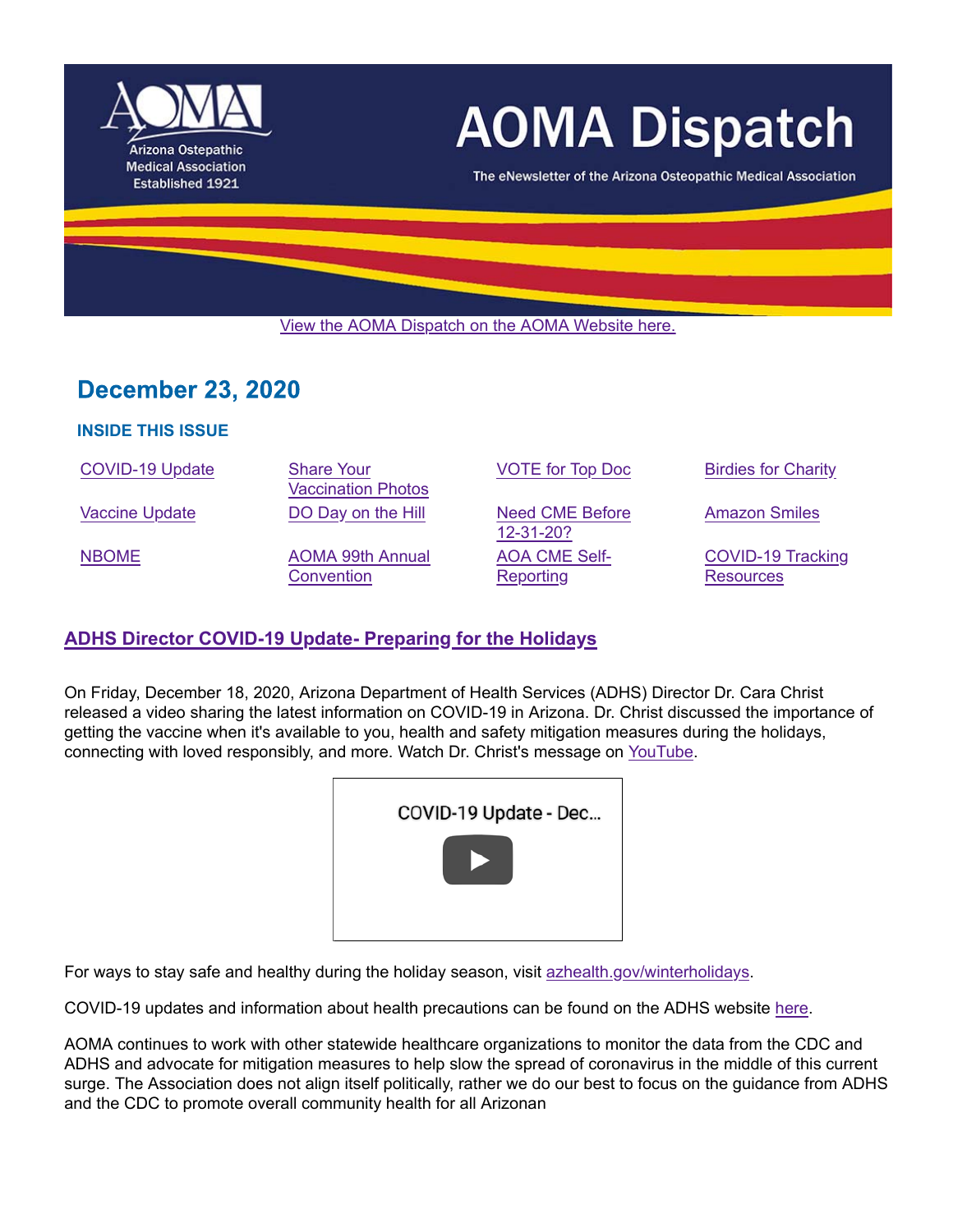## **FDA Panel Recommends Use of Moderna COVID-19 Vaccine**

On Friday, December 18, 2020 the U.S. Food and Drug Administration (FDA) issued an emergency use authorization (EUA) for the second vaccine for the prevention of coronavirus disease 2019 (COVID-19) caused by severe acute respiratory syndrome coronavirus 2 (SARS-CoV-2). The emergency use authorization allows the Moderna COVID-19 Vaccine to be distributed in the U.S. for use in individuals 18 years of age and older.

The first shipments of the vaccine were dispatched on Friday immediately following the EUA announcement.

Two vaccines - Pfizer/BioNTech and Moderna - are currently being administered in the U.S. in Phase 1a of the vaccination plan to health care workers and long term care facility residents.



Phase 1b include people 75 and older and front-line essential workers. Approximately 30 million people are among these groups:

- First responders such as firefighters, police
- Teachers, support staff, day care workers
- Food and agriculture workers
- Manufacturing workers
- Correction workers
- U.S. Postal Service workers
- Public transit workers
- Grocery store workers

Because vaccine supplies are initially limited, Phase 1b isn't expected to begin until February.

For specific information about vaccine distribution in your area, please refer to your county public health department.

| <b>ADHS Vaccine Distribution Plan</b> | <b>Apache County</b>     |
|---------------------------------------|--------------------------|
| <b>Cochise County</b>                 | <b>Coconino County</b>   |
| <b>Gila County</b>                    | <b>Graham County</b>     |
| <b>Greenlee County</b>                | La Paz County            |
| <b>Maricopa County</b>                | <b>Mohave County</b>     |
| <b>Navajo County</b>                  | <b>Pima County</b>       |
| <b>Pinal County</b>                   | <b>Santa Cruz County</b> |
| <b>Yavapai County</b>                 | <b>Yuma County</b>       |
|                                       |                          |

#### **Dr. Tracy Middleton Elected to NBOME Board**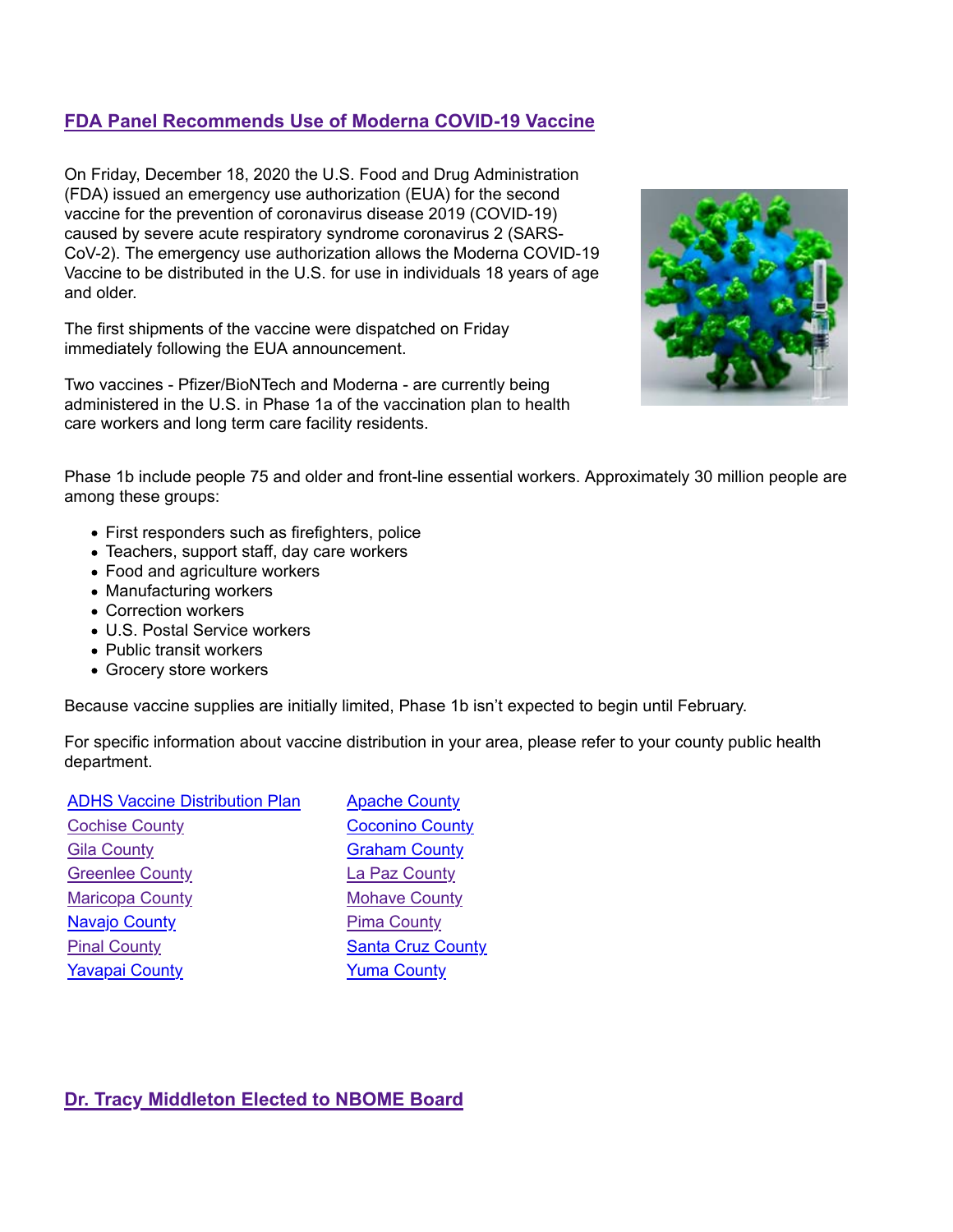Congratulations to AOMA member Tracy O. Middleton, DO, FACOFP, recently elected to the National Board of Osteopathic Medical Examiners (NBOME) Board of Directors. NBOME is an independent, not-for-profit organization that provides competency assessments for osteopathic medical licensure and related health care professions. Dr. Middleton was elected at the annual NBOME Board Meeting (virtual) held in December, 2020.

Dr. Tracy Middleton is an educator, mentor and leader in osteopathic family medicine. She is board certified in Family Medicine and osteopathic manipulative medicine, with experience in private practice, as a residency attending physician, and as an academic physician.

As Chair and Clinical Professor of Osteopathic Community and Family Medicine at Midwestern University, Arizona College of Osteopathic Medicine, she is devoted to the enhancement of osteopathic medical education, curricular reform and developing new learning experiences, and enjoys mentoring students and faculty.

Arizona is well-represented on the NBOME Board. Dr. Middleton joins AOMA Past President Lori Kemper, DO, MS, FACOFP, the current Secretary-Treasurer of the Board.

## **Share Your COVID-19 Immunizations on Social Media!**

With the COVID-19 vaccination administration underway, the Arizona Osteopathic Medical Association (AOMA) needs your help in promoting awareness for the COVID-19 vaccine and combatting vaccine hesitancy. Through the power of social media, sharing your experience receiving the vaccine will pave the way for the new year and help instill confidence in the public about the importance of the COVID-19 vaccine.

Below are ideas for social media posts, hashtags, and captions. These are suggestions to make the process easier, but we want to hear your experience and think your story will be most impactful.

#### **Suggested content for your social media posts:**

- Social media outlets promote and highlight posts that share personal experiences through picture and video. Whether you choose to record the experience with a video or snap a photo, either will be helpful in amplifying your message.
- Consider adding personal comments either by talking during the video or in the caption of your post on why getting vaccinated is important to you.
- Please be cautious to not share any identifying personal information or information pertaining to the specific vaccine you are receiving.
- Share your video/photo on your own social media accounts and utilize the hashtag **#VaxUpAZ**. Other hashtags that would be helpful to include are **#COVID19** and **#AOMA**
- **Be sure to tag AOMA** in your post and use the hashtag suggestions so we can like and/or share your photo or video



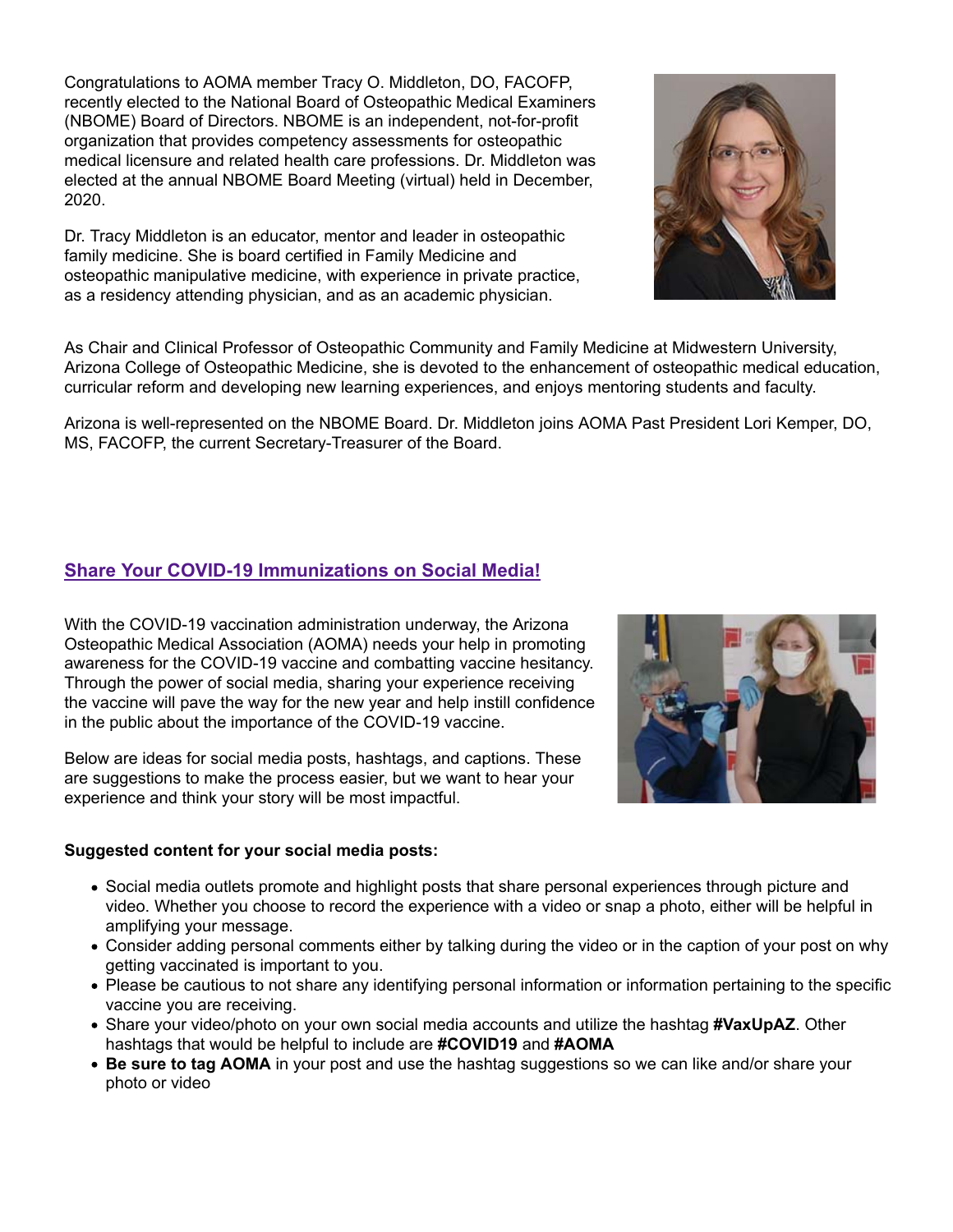## **Save the Date for DO Day on the Hill 2021**

The AOA is pleased to announce that a revamped DO Day will take place on March 7-8, 2021! DO Day 2021 will be a virtual event, allowing students, postdoctoral trainees, practicing physicians, and affiliate leaders to engage with lawmakers and take advantage of several other exciting updates.

DO Day 2021 will also include a full day advocacy and health policy conference that will be held on Sunday, March 7th. Virtual Congressional meetings will be scheduled for participants throughout the day on Monday, March 8th. To read more about DO Day 2021, visit the AOA website.



## **Save the Dates! AOMA 99th Annual Convention**

The AOMA 99th Annual Convention - the largest annual medical conference in Arizona - will be a livestreaming virtual event on April 7-10, 2021.

The theme of the Convention is *100 Years of Healing*. The AOMA designates this activity for a maximum 37 hours of Category 1-A credit and has been approved for *AMA PRA Category 1 creditsTM.*

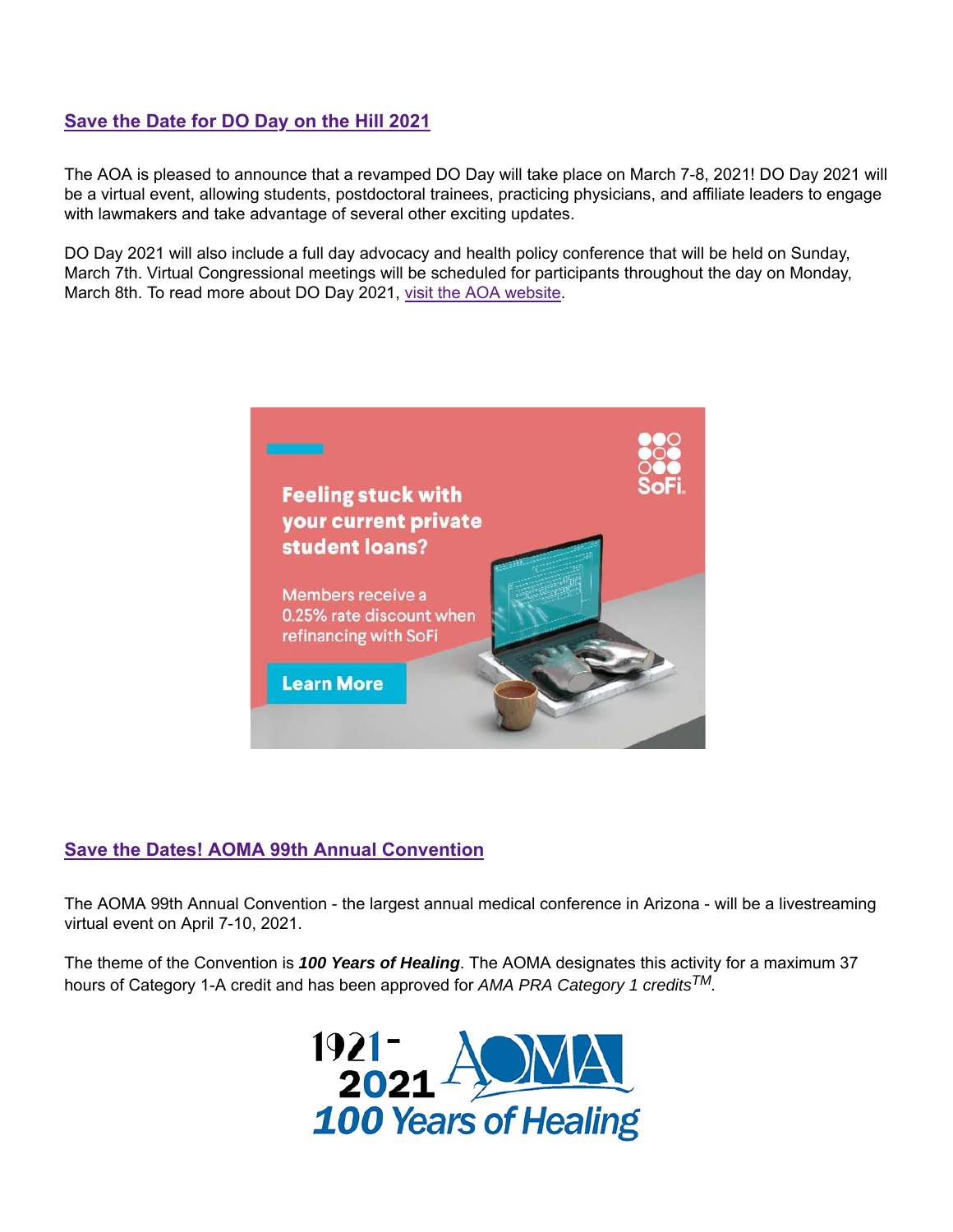Two price options are available for the Convention: Full 4-day Registration offering the maximum number of 37 credits and a Two Day Registration offering 20 hours of CME. Both options include on demand playback of the lectures for 30 days post live event.

Registration is open at www.az-osteo.org/2021Convention

## **Top Doc Voting Now Open**

For more than 25 years, Phoenix Magazine has published its *Top Doctors* list. Chosen by Valley physicians in the annual voting, this is your opportunity to recognize your peers for their professional, expertise, and patient care. The expanded 2021 ballot includes 62 practice areas.

To access the survey, simply enter your medical license number and fill out the appropriate fields. You may not have nominations in some practice areas. Please include your nominees' full first and last names in the survey. The list will be published in the April issue of Phoenix Magazine. Deadline to vote is January 11, 2020.

https://www.phoenixmag.com/2021-top-doctors-survey **VOTE NOW**



## **Need CME Before 12-31-2020? Check out DOCME.org**

Does your Arizona license renew at the end of the year? Still need CME hours? Earn CME at your convenience! The DOCME on-demand program is built so that you can access CME whenever and wherever you like. DOCME offers all categories of AOA CME credit, including 1-A! DOCME boasts a catalog of more than 250 different lectures in a wide variety of specialties. New content is added regularly.



Go to www.docme.org to view the entire catalog of on demand offerings.

## **AOA CME Self-Reporting Update: Faxes No Longer Accepted After December 31, 2020**

The American Osteopathic Association now offers new online tools for easier self-reporting of AOA Category 1 and 2 CME activities hosted by non-AOA-accredited CME sponsors. Please note, while emailed self-reported submissions are still being accepted, the AOA will no longer accept fax and mail submissions after December 31, 2020. Learn more about this new member benefit.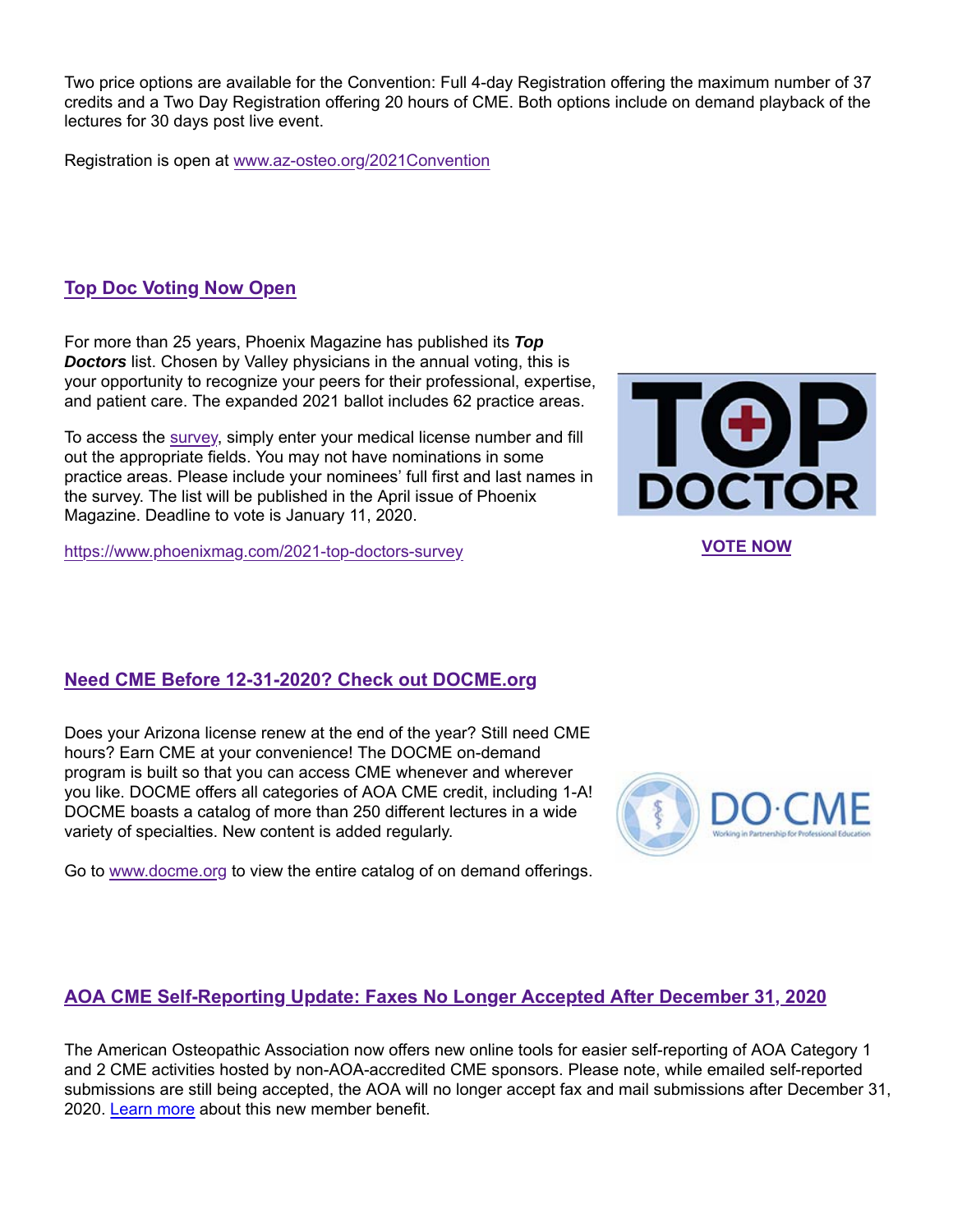## **Help Arizona Osteopathic Charities Reach Its Goal!**

You can help make Arizona Osteopathic Charities a big bucks winner by making a pledge in the **Birdies for Charity** campaign at the 2021 Waste Management Phoenix Open. Arizona Osteopathic Charities will receive every penny of collected pledges.

#### **We Want Your 2 Cents - Literally!**

Simply pledge two cents or more for every birdie made by the PGA Tour players, Thursday - Sunday, at the 2021 Waste Management Phoenix Open and you will be supporting Arizona Osteopathic Charities. It's estimated that between 1,300 and 1,800 birdies will be made. To make a pledge online go to birdiesforcharityaz.com and click on "Donate Now".

Contact Sharon Daggett for more information at charities@azosteo.org.



## **Happy Holidays**

In this time of peace and joy, we wish you the happiest of holidays. Your AOMA staff is honored to serve all osteopathic physicians and students in Arizona.

As we celebrate the season, the AOMA office will be closed Thursday, December 24, 2020 through Friday, January 1, 2021.The office will reopen on Monday, January 4, 2021.